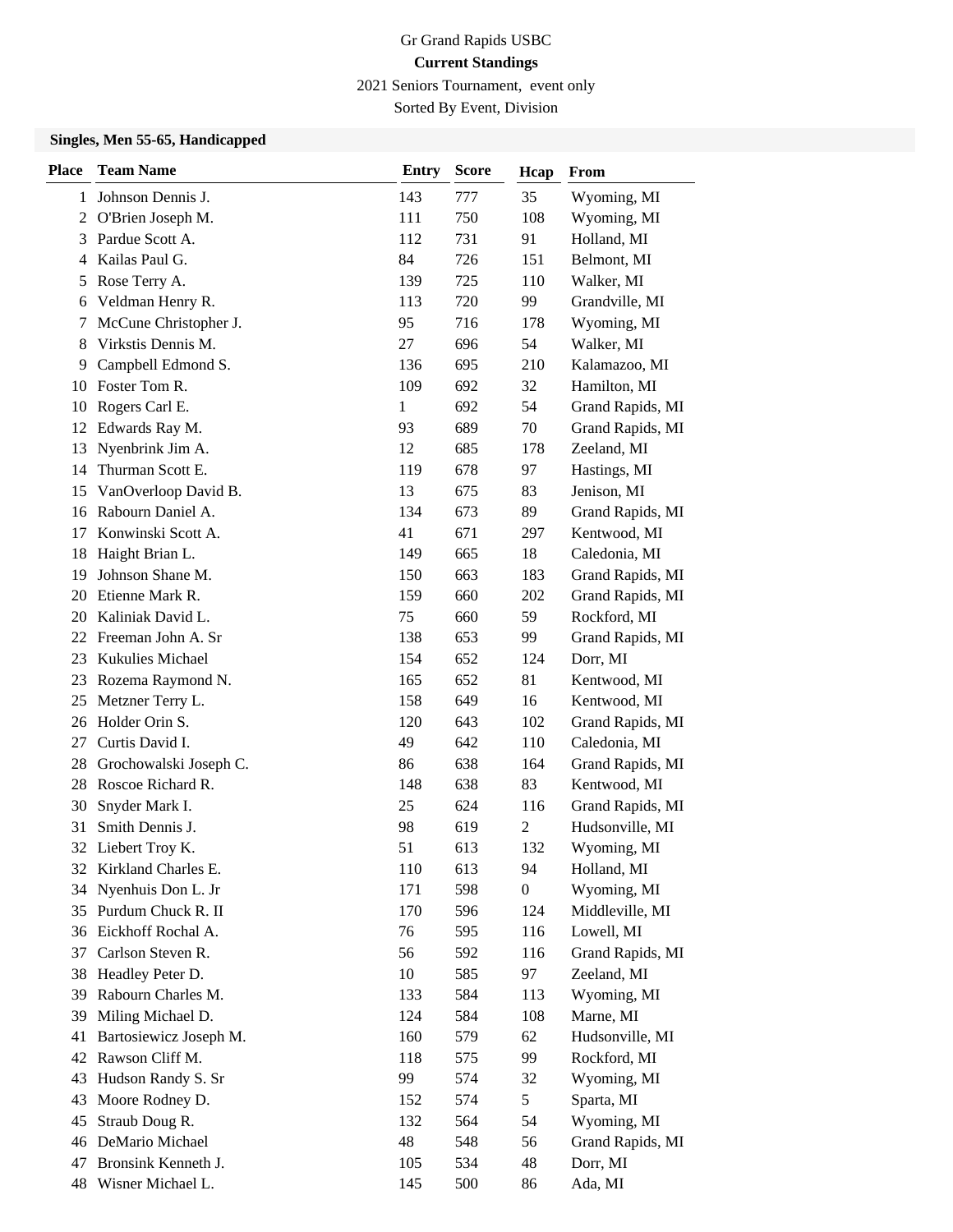2021 Seniors Tournament, event only

Sorted By Event, Division

### **Singles, Men 66 & Over, Handicapped**

| <b>Place</b>   | <b>Team Name</b>          | <b>Entry</b> | <b>Score</b> | Hcap | From              |
|----------------|---------------------------|--------------|--------------|------|-------------------|
|                | 1 Henry Joseph Jr         | 29           | 741          | 180  | Grand Rapids, MI  |
| $\overline{2}$ | Grochowalski James A.     | 87           | 733          | 99   | Walker, MI        |
| 3              | Staup Merle L.            | 107          | 728          | 83   | Wyoming, MI       |
| 4              | Austin Jerry C.           | 164          | 724          | 156  | Sparta, MI        |
| 5              | Billiet Michael J.        | 97           | 718          | 37   | Grand Rapids, MI  |
| 6              | Inghram John M.           | 122          | 716          | 113  | Grand Rapids, MI  |
| 7              | McCombs Steve             | 104          | 714          | 75   | Rockford, MI      |
| 8              | Rhodes Sidney J. Sr       | 3            | 710          | 126  | Grand Rapids, MI  |
| 9              | Stark Gordon L.           | 80           | 707          | 91   | Cedar Springs, MI |
| 10             | Virkstis Michael A.       | 26           | 703          | 113  | Grand Rapids, MI  |
| 11             | Baranoski Andrew T.       | 68           | 701          | 83   | Comstock Park, MI |
| 12             | Kosmatka Kenneth R.       | 74           | 697          | 75   | Grand Rapids, MI  |
|                | 12 Parks William F.       | 100          | 697          | 83   | Saranac, MI       |
| 14             | Lidgard Paul W.           | 103          | 678          | 129  | Grandville, MI    |
| 15             | Fischer William F.        | 9            | 674          | 207  | Wyoming, MI       |
| 16             | Stevens Chuck T.          | 7            | 670          | 148  | Grand Rapids, MI  |
|                | 16 Knickerbocker Wayne L. | 146          | 670          | 56   | Greenville, MI    |
| 18             | O'Malley Daniel B.        | 33           | 669          | 110  | Alto, MI          |
| 19             | Schuurman John H.         | 16           | 663          | 140  | Caledonia, MI     |
| 20             | VanDreumel William A.     | 15           | 659          | 121  | Wyoming, MI       |
| 21             | Alighire Vincent J.       | 135          | 657          | 153  | Wyoming, MI       |
| 22             | Reed Ronald J.            | 50           | 654          | 221  | Wyoming, MI       |
| 23             | Bourque Gary R.           | 92           | 641          | 70   | Wyoming, MI       |
| 23             | Parish Daniel R.          | 17           | 641          | 108  | Kentwood, MI      |
| 25             | Martin M Kenneth          | 24           | 636          | 118  | Delton, MI        |
| 25             | Lidgard Randy D.          | 101          | 636          | 91   | Grand Rapids, MI  |
| 25             | Reiffer Robert L.         | 142          | 636          | 213  | Hudsonville, MI   |
| 25             | Johnson Alan I. Sr        | 151          | 636          | 218  | Grand Rapids, MI  |
| 29             | Neve Jeffrey L.           | 167          | 633          | 70   | Hudsonville, MI   |
| 30             | Rus Joel C.               | 163          | 632          | 145  | Hudsonville, MI   |
| 31             | Fay James R.              | 108          | 630          | 148  | Hudsonville, MI   |
| 32             | Vance Larry A.            | 96           | 629          | 21   | Hudsonville, MI   |
| 33             | Kukulies Horst H.         | 153          | 628          | 229  | Hopkins, MI       |
| 33             | Brown Charles D. Sr       | 21           | 628          | 86   | Grand Rapids, MI  |
| 33             | Wilbur Harry              | 39           | 628          | 243  | Belmont, MI       |
| 36             | Gonzalez Pat              | 161          | 627          | 153  | Stanton, MI       |
| 36             | Stevens Doug C.           | 169          | 627          | 91   | Grand Rapids, MI  |
| 38             | Kruithof Kenneth J.       | 71           | 626          | 194  | Ada, MI           |
| 39             | Swain John R.             | 144          | 624          | 105  | Jenison, MI       |
| 40             | Spetoskey Larry P.        | 140          | 623          | 156  | Newaygo, MI       |
| 41             | Covell Jerry A.           | 123          | 621          | 99   | Grand Rapids, MI  |
| 42             | Sprik Dale A.             | 91           | 606          | 180  | Hudsonville, MI   |
| 43             | Lemmom Maurice            | 11           | 603          | 197  | Grand Rapids, MI  |
| 44             | Cazier Douglas L.         | 106          | 598          | 94   | Caledonia, MI     |
| 45             | Goggins Robert F.         | 127          | 595          | 202  | Hastings, MI      |
| 45             | Routsaw Rodger A.         | 162          | 595          | 129  | Newaygo, MI       |
| 45             | Rodgers Wayne E.          | 82           | 595          | 243  | Caledonia, MI     |
| 48             | Tugen George D.           | 141          | 587          | 108  | Hastings, MI      |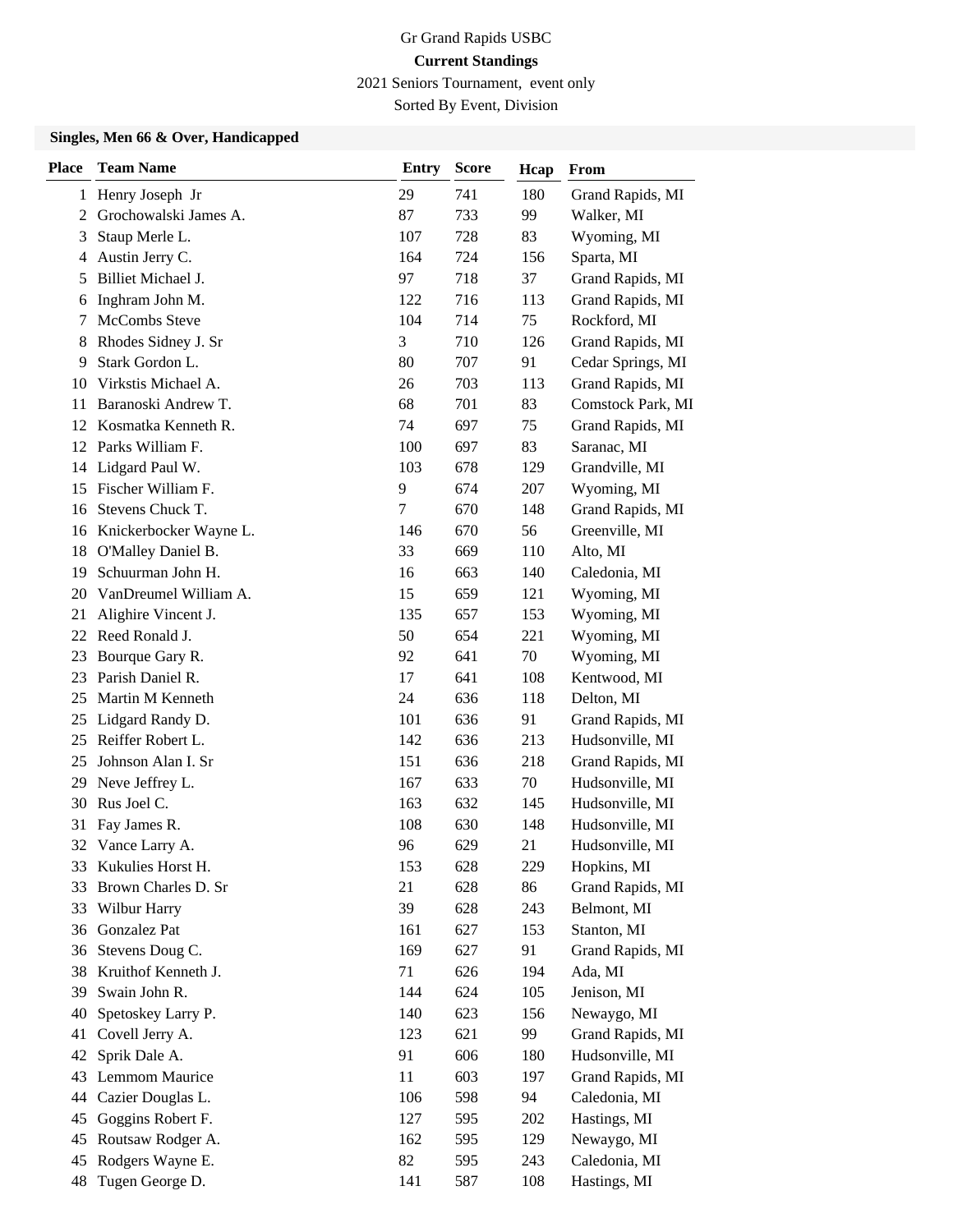2021 Seniors Tournament, event only

Sorted By Event, Division

### **Singles, Men 66 & Over, Handicapped**

| <b>Place</b> | <b>Team Name</b>           | Entry | <b>Score</b> | Hcap | From              |
|--------------|----------------------------|-------|--------------|------|-------------------|
|              | 49 Brownridge Joe E.       | 78    | 583          | 83   | Kentwood, MI      |
|              | 50 Morgan Thomas J. III    | 6     | 580          | 86   | Wyoming, MI       |
| 51           | Jamieson Paul L.           | 4     | 578          | 54   | Caledonia, MI     |
|              | 52 Grochowalski Stanley J. | 89    | 573          | 170  | Rockford, MI      |
|              | 53 Pirok Gary              | 73    | 559          | 51   | Grand Rapids, MI  |
|              | 54 Hoover James Terry      | 168   | 557          | 140  | Grand Rapids, MI  |
|              | 55 Harvey Michael D.       | 125   | 545          | 113  | Comstock Park, MI |
|              | 56 Nyenhuis Donald R.      | 128   | 531          | 91   | Jenison, MI       |
| 57           | Wylupski Ken               | 28    | 525          | 59   | Middleville, MI   |

### **Singles, Women 55-65, Handicapped**

| <b>Place</b> | <b>Team Name</b>        | <b>Entry</b>   | <b>Score</b> | Hcap | From             |
|--------------|-------------------------|----------------|--------------|------|------------------|
| 1            | Symmes Ruth A.          | 53             | 757          | 359  | Big Rapids, MI   |
| 2            | Finch Joyce L.          | 117            | 740          | 153  | Byron Center, MI |
| 3            | Clarke Jan A.           | 19             | 739          | 237  | Grand Rapids, MI |
| 4            | Welch Debbie A.         | 66             | 719          | 199  | Grand Rapids, MI |
| 5            | Chadwick Kelly A.       | 121            | 691          | 243  | Grand Rapids, MI |
| 5            | Bauer-Roscoe Suzanne M. | 147            | 691          | 105  | Kentwood, MI     |
| 7            | Bailey Carolyn A.       | 61             | 685          | 232  | Wyoming, MI      |
| 7            | Konwinski Deborah R.    | 40             | 685          | 172  | Kentwood, MI     |
| 9            | DeMario Robin J.        | 47             | 677          | 110  | Grand Rapids, MI |
| 10           | <b>Stauffer Kim</b>     | 54             | 676          | 302  | Rockford, MI     |
| 11           | Strayer Kim A.          | 72             | 675          | 108  | Jenison, MI      |
| 12           | Williams Kindra K.      | $\overline{2}$ | 671          | 108  | Grand Rapids, MI |
| 13           | Brown Judith L.         | 20             | 660          | 205  | Grand Rapids, MI |
| 14           | Kuipers Dawn M.         | 32             | 645          | 178  | Wyoming, MI      |
| 15           | Morgan Carole L.        | 5              | 642          | 51   | Wyoming, MI      |
| 16           | Kailas Nona K.          | 83             | 640          | 297  | Belmont, MI      |
| 17           | Crampton Darcy I.       | 52             | 639          | 170  | Rockford, MI     |
| 17           | Guiles Debra S.         | 63             | 639          | 245  | Wyoming, MI      |
| 19           | Myers Julie L.          | 65             | 633          | 261  | Wyoming, MI      |
| 20           | Eaton Linda S.          | 115            | 624          | 94   | Byron Center, MI |
| 21           | Keena Debra L.          | 137            | 610          | 386  | Jenison, MI      |
| 22           | Velting Terri L.        | 94             | 608          | 232  | Caledonia, MI    |
| 23           | Christian Bessie M.     | 116            | 607          | 156  | Jenison, MI      |
| 24           | Wilbur Joni L.          | 35             | 597          | 243  | Belmont, MI      |
| 25           | Eaton Sue K.            | 114            | 588          | 40   | Wyoming, MI      |

### **Singles, Women 66 & Over, Handicapped**

| Place | <b>Team Name</b>         | Entry | <b>Score</b> | Hcap | From              |
|-------|--------------------------|-------|--------------|------|-------------------|
|       | 1 Hudson Corrine         | 156   | 736          | 213  | Grand Rapids, MI  |
|       | 2 Payne Barbara J.       | 44    | 732          | 251  | Jenison, MI       |
|       | 3 Brownridge Virginia M. | 77    | 709          | 153  | Kentwood, MI      |
|       | 4 Nesbitt Mary E.        | 79    | 694          | 186  | Cedar Springs, MI |
|       | 5 Goggins JoAnn M.       | 126   | 690          | 143  | Hastings, MI      |
|       | 6 Parker Barbara J.      | 22    | 683          | 280  | Sparta, MI        |
|       | 7 Pell Marilynn C.       | 43    | 680          | 226  | Grand Rapids, MI  |
|       | 8 Petree Linda K.        | 58    | 678          | 270  | Wyoming, MI       |
|       |                          |       |              |      |                   |